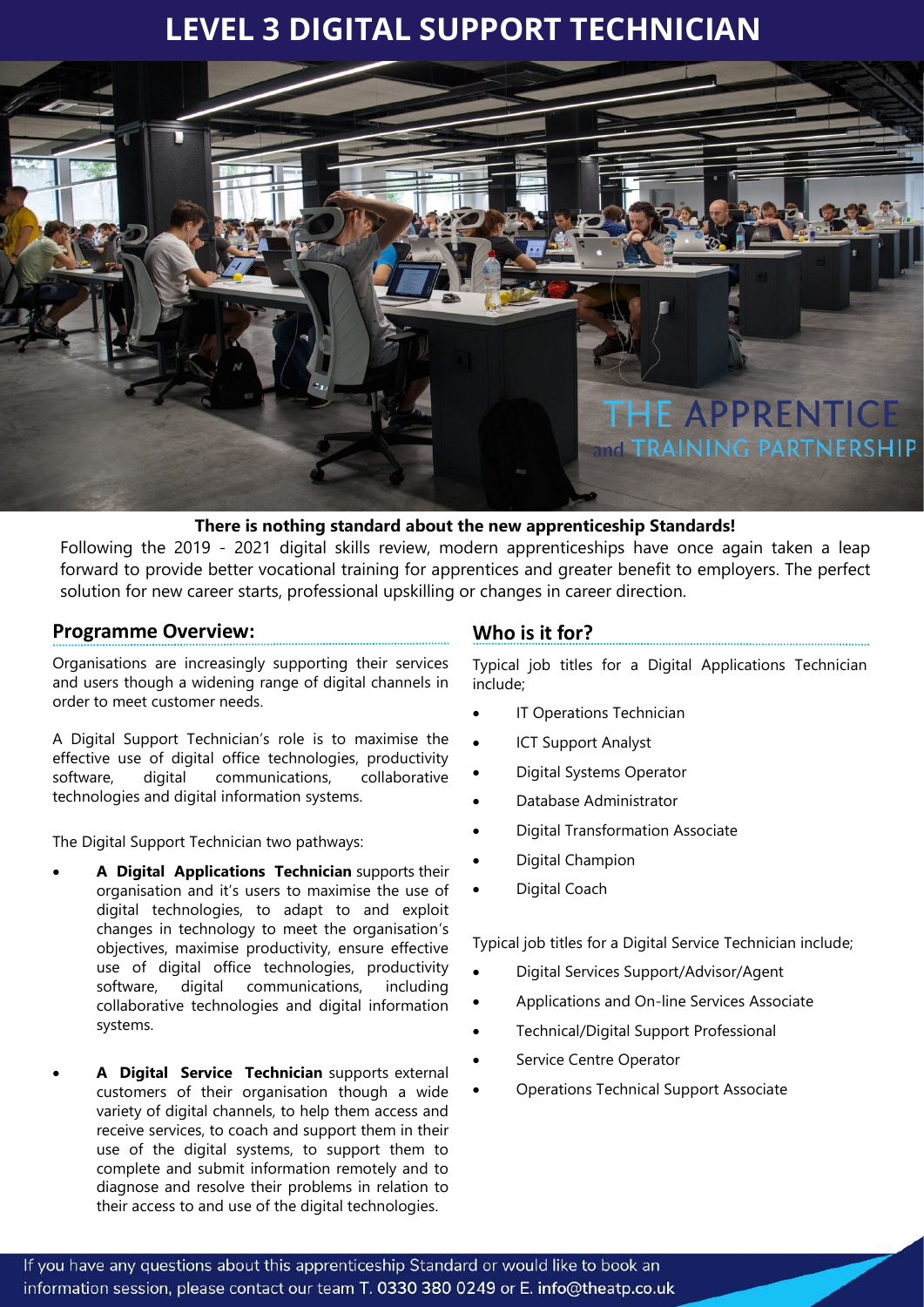Each apprenticeship requires a portfolio of evidence this will showcase the apprentice's work and will be reviewed by the apprenticeship assessment organisation to determine how well new knowledge has been successfully utilised vocationally. If a job role is close to the eligibility criteria we will consult with employers to see if adjustments can be made to ensure criteria is met.

#### **Initial assessment of knowledge and skills:**

A prospective apprentice must stand to gain significant knowledge and skills from an apprenticeship. If the apprenticeship is too advanced for them or if they already know much of the knowledge and skills the apprenticeship would provide then they may not be eligible for the funding.

The ATP will review existing qualifications, knowledge and skills to determine if the prospective apprentice will benefit from the proposed apprenticeship such that it meets the funding criteria. In most instances this is very straightforward, however in some instances funding can be specially authorised for reduction in order to fund the parts of an apprenticeship that would be relevant. The ATP will provide the assessment for these possibilities.

The Level 3 Digital Support Technician is technical, so whilst employers can select their own entry criteria, they should include; at least 5 GCSEs including English and Mathematics and have achieved a Level 2 or equivalent qualification as a minimum to help ensure success.

In many cases this type of apprenticeship can demand a higher capability of English and maths than is taught at GCSE or A-Level. For example, advanced report writing, budgeting, complex structured explanations and/or advanced formulae and statistics. The ATP will provide both functional and advanced English and maths diagnostics and teaching to ensure each apprentice is fully supported in these areas.

# **Programme Duration:**

This apprenticeship is delivered over 18 months for fulltime employees. For part-time employees the term is adjusted depending on contracted hours.

# **Standard Delivery Model:**

Apprenticeship training is delivered through a blend of weekly live virtual classrooms sessions and regular mentoring sessions that are held on a one-to-one basis over Microsoft Teams or in the workplace.

Live classrooms are held through Microsoft Teams. This software provides the full suite of educational tools including everything you would find in a conventional classroom and more e.g. live open interactions, private breakout rooms, note and question queues and interactive illustration boards. We can also use movie green screen technology for lesson illustrations.

A full timetable for the training and mentoring, exams and assessments are provided at the outset. Progress is reviewed at 12 week intervals in a meeting between the mentor, apprentice and employer (typically the apprentice's line manager).

employers and apprentices have full visibility of progress in real-time by accessing the e-portfolio system, alternatively regular updates can be provided by other means if preferred.

# **End Point Assessment (EPA):**

Aside from qualifications that can be obtained by doing an apprenticeship, the most important and valuable goal is what has been achieved during the programme.

Successful apprentices will obtain a Pass, Merit or Distinction in their apprenticeship. The way a Pass, Merit or Distinction is determined is at a stage called End Point Assessment which takes place once all the leaning has been completed. Like all examinations, a mock will take place before the final assessment.

Once all components of the apprenticeship have been achieved including the mock, a final review is conducted to ensure everything has been covered, this is called Gateway. Then the apprentice will undergo their End Point Assessment.

#### **EPA for this programme consists of:**

- 1. Two knowledge tests. The first is of core knowledge and the second is specific to the chosen pathway.
- 2. Case Study Presentation and Interview. Interview is underpinned by the portfolio of evidence.



If you have any questions about this apprenticeship Standard or would like to book an information session, please contact our team T. 0330 380 0249 or E. info@theatp.co.uk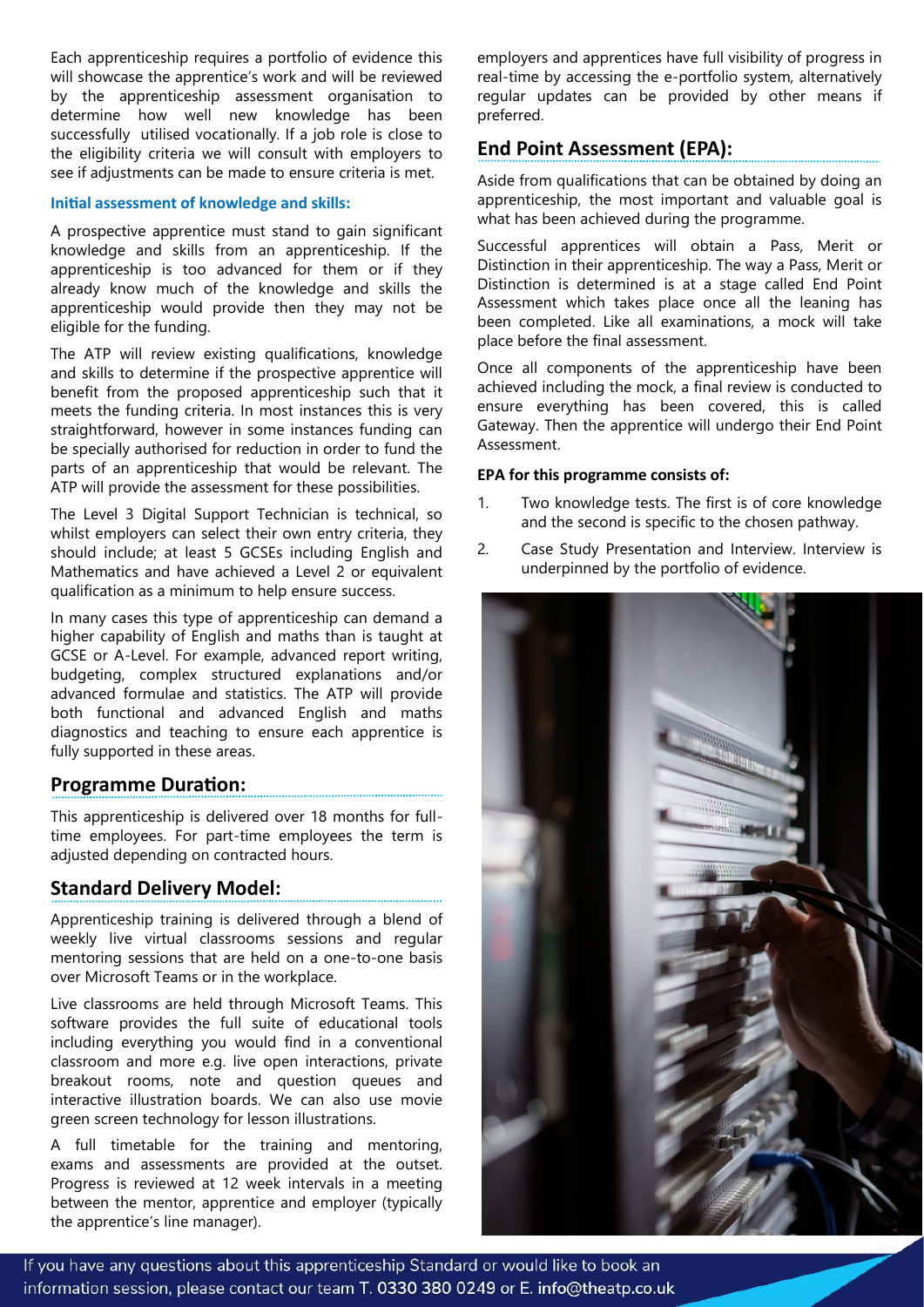# **Programme Structure:**

Apprentices are taught principles, techniques and technologies. The education incorporates knowledge, skills and behaviours as well as self-management and an objective led approach.

#### **Knowledge:**

#### **Common to both pathways**

- The most common digital office technologies, including collaborative tools used by organisations for internal and external communications and best working practices
- Modern digital infrastructure fundamentals including physical, virtual and cloud. Physical systems, hardware peripherals, operating software, software devices, servers, the internet of things, networking fundamentals, virtualisation technologies and cloud
- The importance and use of technologies for backing up data securely
- Applying processes and procedures for the secure handling of data
- Concepts and fundamentals of data, including searching, storing, integrating and organising data. How organisations use various types of data. Key features and functions of information systems. Data formats and their importance for analysis. Data entry and maintenance. Visualisation and presentation of data, data modelling. relationship modelling and data analysis to identify trends and insights
- Organisational importance of information security and management including policies, procedures and key legislation
- The major types of threat and risk that apply to any organisation with a working understanding of those that apply to their role and the associated best practice for secure working
- Operational aspects of risk including maintaining steady state/business as usual security principals for individuals and systems including personal data, access, identity management, encryption and passwords
- Individual and company risks, responsibilities and requirements in relation to legislation, professional ethics, privacy and confidentiality and the implications for their role
- Principles behind an organisation's digital presence, delivery and techniques required to maintain, represent and safeguard the brand and reputation in relation to the digital offer
- How best to communicate using the different digital communication channels and how to adapt appropriately to different audiences and scenarios
- Limitations and extent of the internet's ability to connect to, research, locate and access information securely
- How to plan and organise own learning activities to maintain and develop digital skills
- Continuous improvement in application and use of digital technologies and it's benefits

• Ongoing awareness of current, emerging and fringe digital technologies and the implications

## **Digital Applications Technician**

- Most common productivity software applications used to create, update, edit, manage, analyse and present data and information
- Main features and benefits of digital information systems and how these are used to maintain information and to support service delivery and best working practices
- Basic working practices for productive use and maintenance of business hardware, software and networks
- Agile methodologies and work practices, Continuous Innovation with Continuous Development (CIDC)
- How organisations incorporate digital technologies into key business functions, such as finance, sales and marketing, operations and HR and the implications for their role
- How to assist with digital operations and digital change projects
- How to train and support internal colleagues to make the best use of the organisation's technologybased productivity tools.
- Key features and differences between data storage systems including Cloud and databases

# **Digital Communications Technician**

- How to use databases, CRM packages, content management systems, office systems, web technologies; email and mass email tools, SMS, live chat, video chat and messaging platforms; survey tools; social media tools for business; and other collaborative tools, including web conferencing
- Importance of and the key principles and features of processes for diagnosing users' digital problems
- End-user systems; operating systems, applications and deployment methods. Support processes such as password management, access control and connection to remote resources. Version management. Mobile device management including segregation of provide and business use and software licenses and approved software
- The processes and principles of content management systems to identify and resolve uses' digital problems
- How best to communicate to different users though digital channels and how to adapt appropriate to different audiences
- Sales and customer service support processes, and their role within it including in relation to digital impact and possible damage to brand reputation
- How the organisation's legal and ethical position fits with organisational needs and customer expectations
- The key features and importance of escalation and reporting procedures when dealing with users' digital problems
- How to coach and support a wide variety of external users to help them make the best use of digital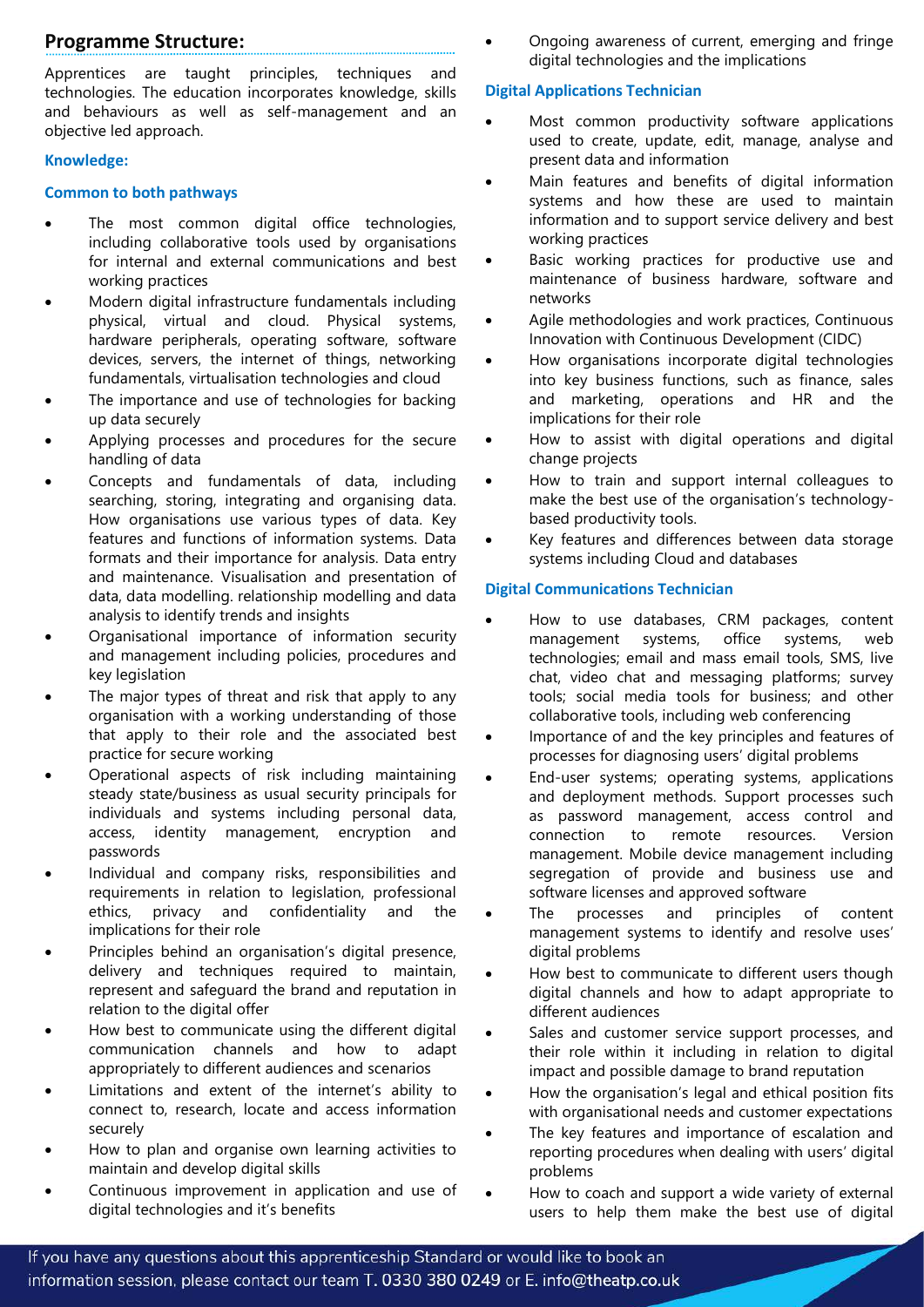- Data management: uses data systems effectively, appropriately and securely to meet business requirements in line with organisational procedures and legislation
- Digital security: applies information security principles to information transfer, deletion, storage, usage and communications, using mobile devices where appropriate
- Digital services support: responds appropriately and effectively to internal or external enquiries; providing support and information using utilising digital channels where appropriate and responding according to organisation protocols
- Business and decision-making: demonstrates an understanding of the organisational impact of decisions taken
- Digital Information Management Systems: operates a range of digital information systems and tools to maintain information and to support service delivery, whether Client Management Systems (CMS), Customer Relationship Management systems (CRM), finance or human systems or other bespoke digital systems or databases. This includes searching, storing, integrating and organising data, data entry and maintenance, data modelling, relationship modelling and data analysis to identify trends and insights
- Communication: communicates effectively in writing, verbally, face to face and through different digital channels including e-mail, telephone and collaborative technologies, including digital specialists and others, using technical terminology and non-technical terminology as appropriate, whether for internal or external communication
- Organisational policies and standards: operates in line with organisational polices, standards, legislation, professional ethics, privacy and confidentiality and knows where to source these and how to escalate issues
- Thinking skills: thinks logically, creatively and critically to resolve digital problems
- Continuous improvement: effectively uses management information systems to drive productivity and performance of self and department, whilst proactively looking for ways to develop digital systems to improve efficiency
- Teamwork: competently uses digital technologies to operate effectively as part of a team, and with other stakeholders, enabling sharing of information and best practice
- Work environment: maintains a productive, professional and secure working environment

#### **Digital Applications Technician**

- Digital Technologies: applies sophisticated digital technologies effectively to achieve objectives
- Information Systems: monitors and operates complex information systems
- Digital Implementation: supports digital operations and/or digital change and transformation by championing and demonstrating best practices
- Digital problem solving: identifies and resolves digital problems independently for self and colleagues to maintain productivity and improve quality of service
- Digital skills support: coaches and guides less experienced colleagues to develop their digital skills and to use digital systems effectively
- Productivity software: uses a range of digital applications appropriate to the role to create, update, edit, manage, analyse and present data and information
- Working with colleagues: works with internal colleagues across the organisation whether digital specialists or otherwise

# **Digital Service Technician**

- Customer service: helps customers access information, products and services through online digital channels and represents the organisations brand through digital channels
- Maintain end-user systems physically or remotely. For example: software, hardware or operating systems
- Digital problem solving: diagnoses and resolves customer problems using digital technologies. Applies the organisation's diagnostic processes for fault finding, escalating and reporting problems, using content management systems as appropriate
- Multi-tasking: applies excellent multi-tasking capability to be able to capture information at a conversational pace whilst navigating numerous systems
- Customer service: takes responsibility for customer service and uses diagnostic tools and digital systems to manage external end-user dissatisfaction through to resolution
- Business skills: demonstrates first point resolution whilst balancing customer and business needs to secure the appropriate solution
- Working with customers: works with a very wide range of customers and external users from a wide variety of backgrounds, with a wide variety of needs and with a wide variety of digital competence, including dealing with difficult and challenging



If you have any questions about this apprenticeship Standard or would like to book an information session, please contact our team T. 0330 380 0249 or E. info@theatp.co.uk